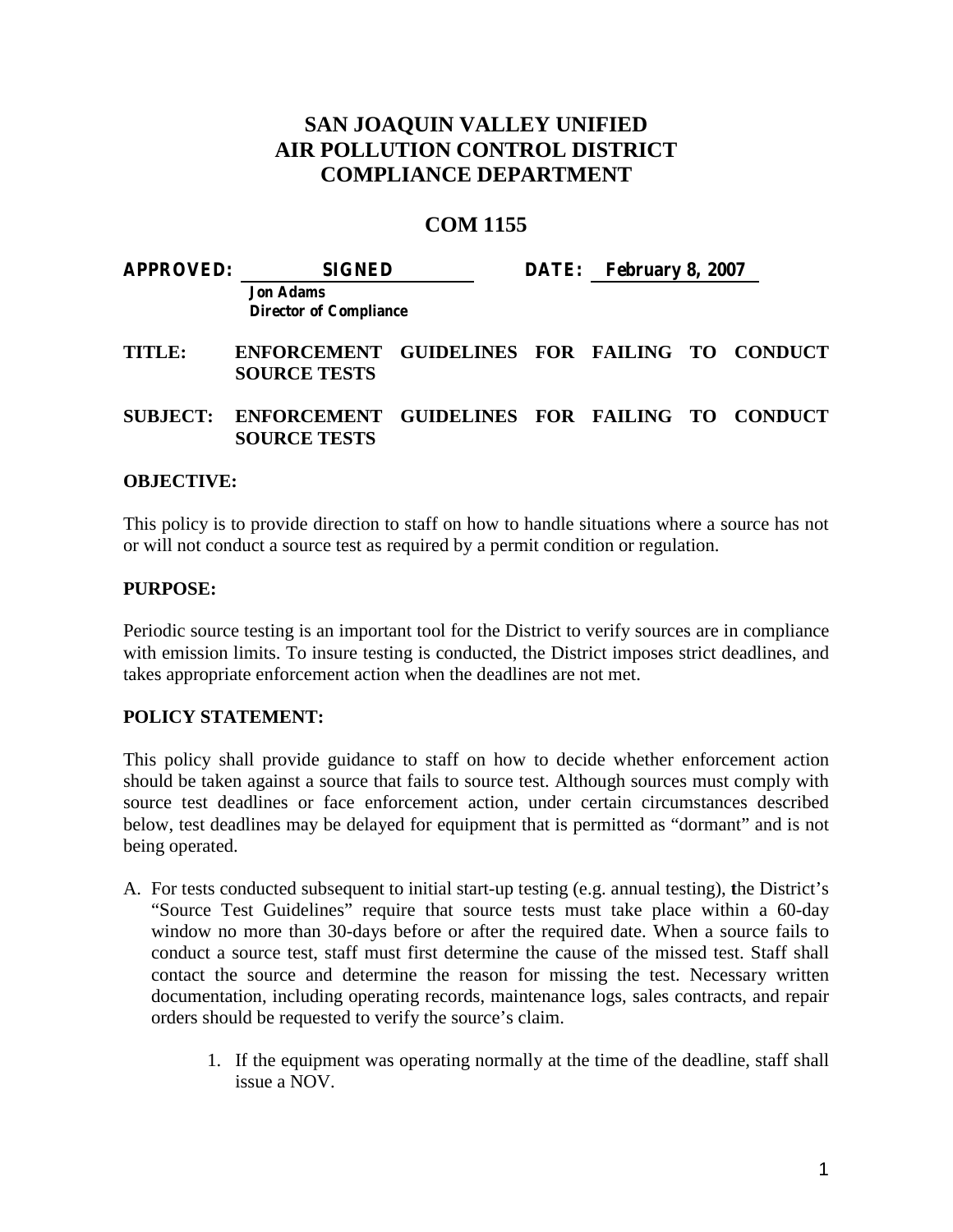- 2. If the equipment was down or not capable of operating within the normal range of operations at the time of the deadline, and the source operator failed to contact the District and modify their permit to dormant status, staff shall issue a NOV.
- 3. A source may request a variance for the above scenarios. The District may support the variance request in cases where the failure to source test in a timely manner is beyond the reasonable control of the source operator.
- 4. In cases where very unusual circumstances prevent the source operator from testing in a timely manner, the inspector should discuss the issue with the regional compliance manager prior to issuing an NOV.
- B. There may be situations where a source informs the District they have an upcoming source test deadline that they won't meet. In this situation, staff shall determine the reason for missing the test.

Once the reason for failing to source test is established, check the following directives to determine the proper enforcement action:

- 1. If a non-seasonal source does all of the following, no NOV will be issued:
	- a) The equipment was shut down prior to the source test deadline due to an unforeseen circumstance such as mechanical breakdown, decreased product demand, lack of product to process or similar circumstances; and
	- b) Provides written documentation verifying the unforeseen circumstance; and
	- c) Leaves staff with no reason to believe that the equipment has ever been operating out of compliance since the last source test, (especially if they can show compliance since the last source test with CEMS, district-approved alternative monitoring data); and
	- d) Obtains a dormant unit permit (or ATC) prior to the source test deadline. The dormant unit permit must have condition(s) that specify testing shall take place within 60 days upon start up.

OR

- e) When a non-seasonal source permanently shuts down a unit for the purpose of implementing an ATC, the source need not source test as required under the existing PTO, but rather as required under the ATC that is being implemented; and
- f) Leaves staff with no reason to believe that the equipment has ever been operating out of compliance since the last source test, (especially if they can show